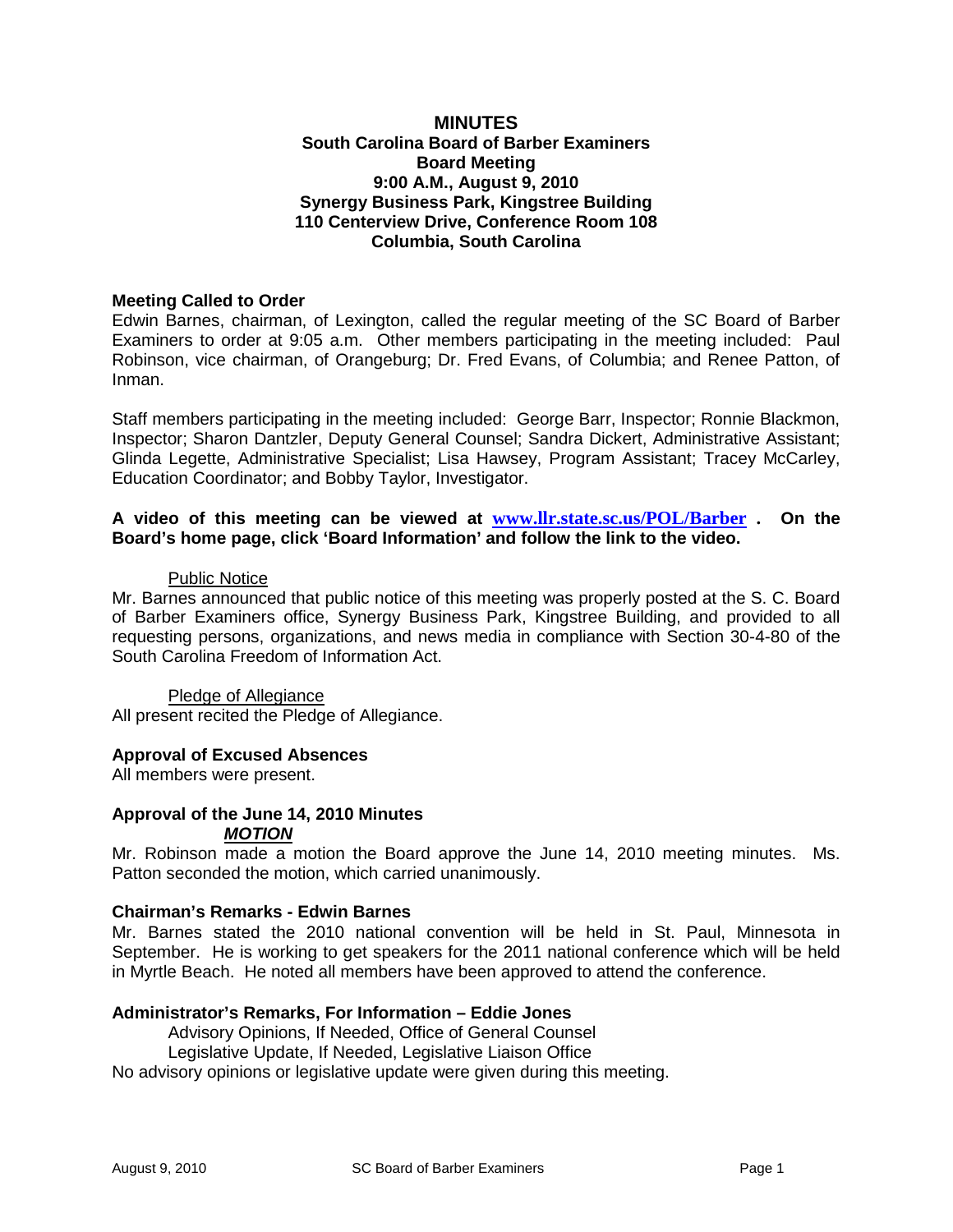### OIE Report-Office of Investigations and Enforcement

Mr. Taylor stated there are currently six active cases in OIE. He further stated OIE has closed two cases.

### OGC – Office of General Counsel

Ms. Georgia Lewis, litigating attorney, stated currently there are no cases in the Office of General Counsel regarding the barber profession.

#### Inspection Report

Mr. Blackmon briefed the Bard regarding the inspection report. He noted 1,200 inspections have been conducted since July 1, 2010.

#### **Unfinished Business**

There was no unfinished business for discussion during this meeting.

#### **New Business**

Approval of the June 14, 2010 DRC Report Mr. Blackmon reviewed the June 14, 2010 DRC report with the members.

### *MOTION*

Ms. Patton made a motion the Board approve the June 14, 2010 DRC report. Mr. Robinson seconded the motion, which carried unanimously.

#### Financial Report, Tracey McCarley, LLR-OBS

Ms. McCarley addressed the Board in regard to staff providing financial reports. She asked the Board members what they would like to see in a financial report and how often they would like to receive such reports.

The Board asked that they receive a report with the revenue and expenses. Ms. McCarley will present the Board with information which can be adjusted at a later time.

## Approval of Third Student Permit

Dewayne Caple

On July 12, 2010 the Board received a request from Dewayne Caple seeking the Board's approval of a third student permit. Staff notified Mr. Caple by letter dated July 13, 2010 that the Board would review his request during this meeting and asked that he be present to answer questions from the members.

Dewayne Caple appeared before the Board. Mr. Caple had surgery which delayed completion of his training under his second permit. He has been out of the profession approximately one and one-half years and has approximately 153 hours of training left. He will be completing his training at Thompson Barber College. He obtained his last training in 2002 and into 2003. He has also been training at Regency Barber College in North Carolina as well.

### *MOTION*

Ms. Patton made a motion the Board grant Dewayne Caple a third student permit. Mr. Robinson seconded the motion, which carried unanimously.

### Gianni Nelson

On July 19, 2010 the Board received a request from Gianni Nelson seeking the Board's approval of a third student permit. Staff notified Mr. Nelson by letter dated July 19, 2010 that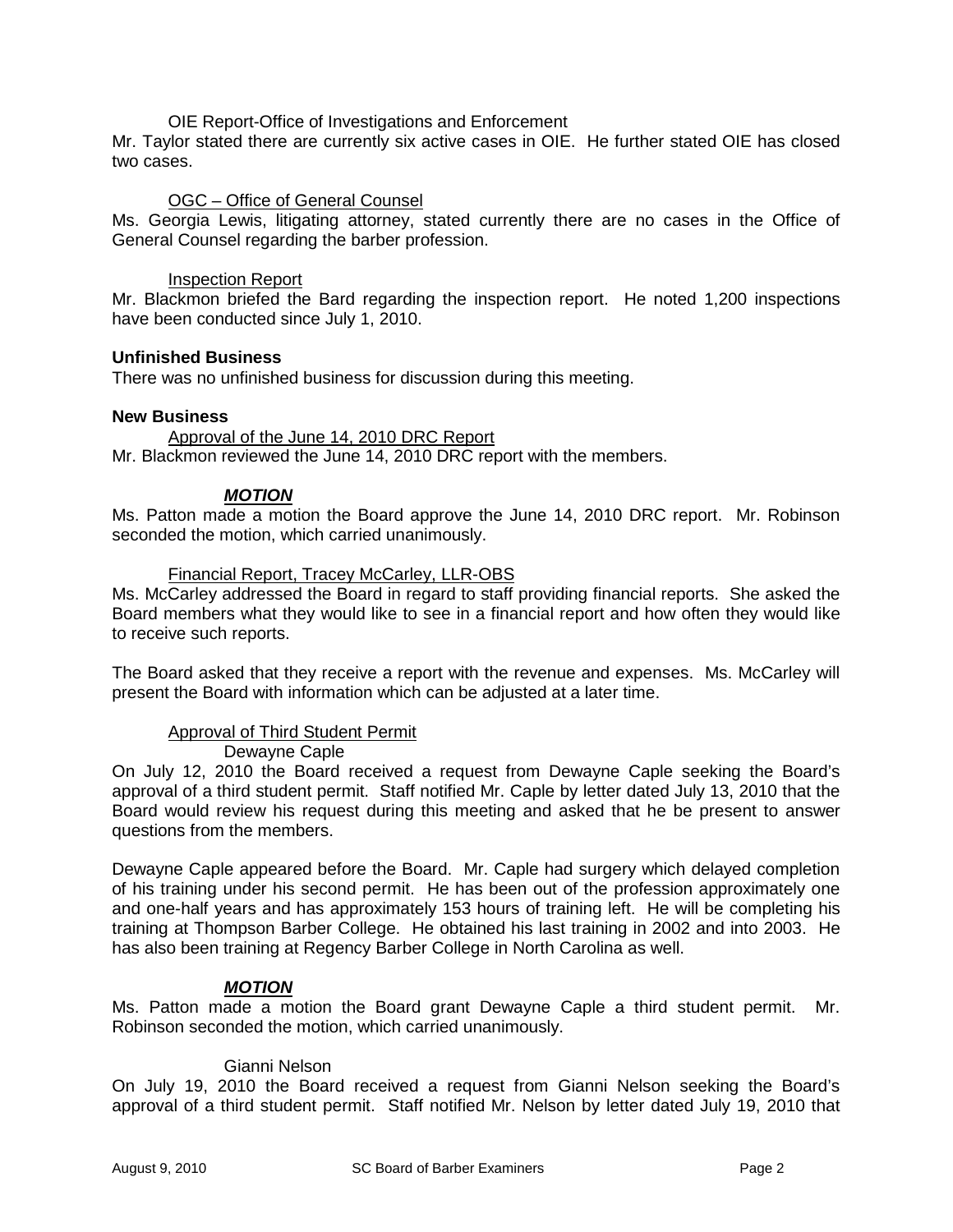the Board would review his request during this meeting and asked that he be present to answer questions from the members.

Gianni Nelson appeared before the Board. Ms. Nelson is a senior in high school where he is involved in numerous school activities. He is requesting a third permit due to his school activities. He lacks approximately 400 hours of training.

## *MOTION*

Mr. Robinson made a motion the Board approve Gianni Nelson for a third student permit. Ms. Patton seconded the motion, which carried unanimously.

### Approval of Apprentice Registered/Master Hair care Application

### Darrell D. Truesdale

On May 26, 2010 the Board received master hair care specialist application from Darrell Truesdale. Mr. Truesdale's application included a criminal history report dated February 3, 2010, which showed several arrests and convictions. Since Mr. Truesdale's application could not be approved at staff level he was notified by letter dated July 13, 2010 that the Board would review his application during this meeting and that he must appear before the Board to answer questions from the members.

Mr. Truesdale briefed the Board regarding his criminal history. He was released from prison in December 2007 and he is not currently on probation or parole. He completed his training at Harley's Barber College. He took the practical exam on May 10, 2010 and retook the practical exam on June 20, 2010.

During the discussion regarding Mr. Truesdale's application the Board questioned the time frame from the receipt of the application to his appearance before the Board.

# **Executive Session**

### *MOTION*

Mr. Robinson made a motion the Board enter executive session to discuss the PCS contract. Dr. Evans seconded the motion, which carried unanimously.

### **Return to Public Session**

A motion was made and seconded the Board return to public session.

### *MOTION*

Mr. Robinson made a motion when an application is on file for a barber candidate with a SLED report more than ninety days old that the Board receive an updated SLED report prior to the applicant appearing before the Board. Ms. Patton seconded the motion, which carried unanimously.

### *MOTION*

Mr. Robinson made a motion that if a candidate has a misdemeanor arrest or incarceration that is five years old or older for a non-violent or non-drug offense the candidate is not required to appear before the Board for review prior to becoming licensed. Ms. Patton seconded the motion, which carried unanimously.

### *MOTION*

Mr. Robinson made a motion that candidates who have been involved in the criminal justice system more than five years old will be reviewed by administrative staff and will not be required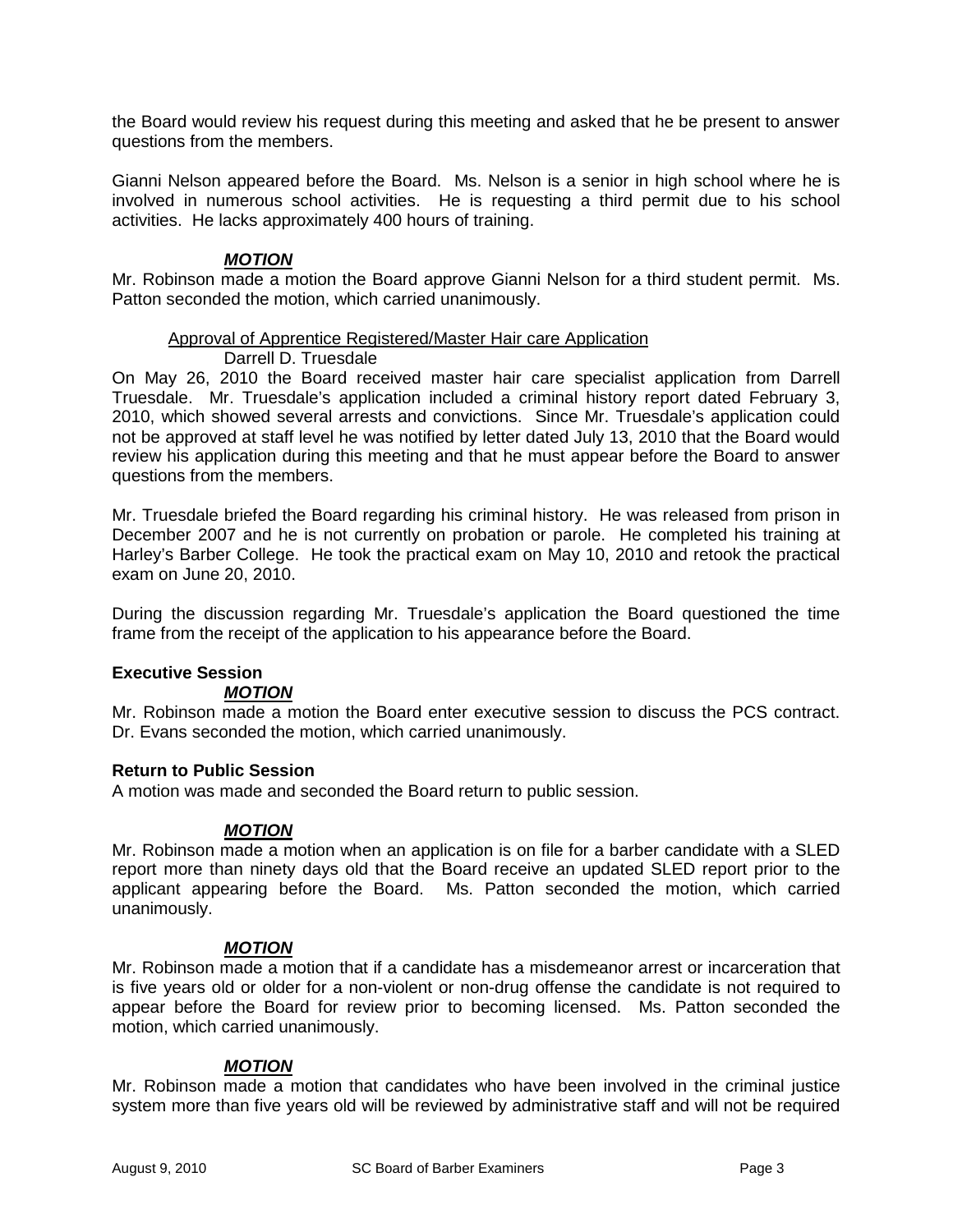to appear before the Board; however, candidates who have been involved in the criminal justice system with an arrest/conviction, incarceration, or parole for felonies within five years of application must appear before the Board. Ms. Patton seconded the motion, which carried unanimously.

Mr. Robinson noted the Board will be closely reviewing those candidates with violent and drug arrests. He went on to say the Board will be asking what the candidates have been doing to positively change their behavior.

#### Darrell D. Truesdale *MOTION*

Mr. Robinson made a motion the Board require Mr. Truesdale to obtain an updated SLED report that covers the period of his most recent application and if there are no arrests for misdemeanors or pending probation that he be granted a license with a probation period of three years during which time he be required to submit a SLED report, at his own expense, to the Board on an annual basis. Ms. Patton seconded the motion, which carried unanimously.

## Adonis Riley

On July 12, 2010 the Board received a master hair care specialist application from Adonis Riley. Mr. Riley's application included a criminal history report which reflects several arrests and convictions. Since Mr. Riley's application could not be approved at staff level he was notified by letter dated July 13, 2010 that the Board would review his application during this meeting and that he must appear before the Board to answer questions from the members.

Adonis Riley appeared before the Board. None of the incidents occurred in or near a barber shop or school. He has completed his parole and probation.

# *MOTION*

Mr. Robinson made a motion the Board approve Mr. Riley for licensure and that his license be placed on probation for three years during which time he be required to submit a SLED report, at his own expense, to the Board on an annual report. Ms. Patton seconded the motion, which carried with a majority vote. Dr. Evans voted nay.

Mr. Riley asked if he could object to the Board's decision. He was informed he could appeal the decision to the Administrative Law Court or the Board could suspend the decision and he could appear with an attorney during the next meeting.

Mr. Riley determined he would accept the probation.

# Larry Wilson

On March 2, 2010 the Board received a master hair care specialist reinstatement application from Larry Wilson. Mr. Wilson's application included a criminal history report which shows arrests and convictions. Since Mr. Wilson's application could not be approved at staff level he was notified by letter dated July 15, 2010 that the Board would review his application during this meeting and that he must appear before the Board to answer questions from the members.

Larry Wilson appeared before the Board.

# *MOTION*

Mr. Robinson made a motion the Board approve Larry Wilson for licensure and that the license be placed on probation for three years during which time he submit a SLED report, at his own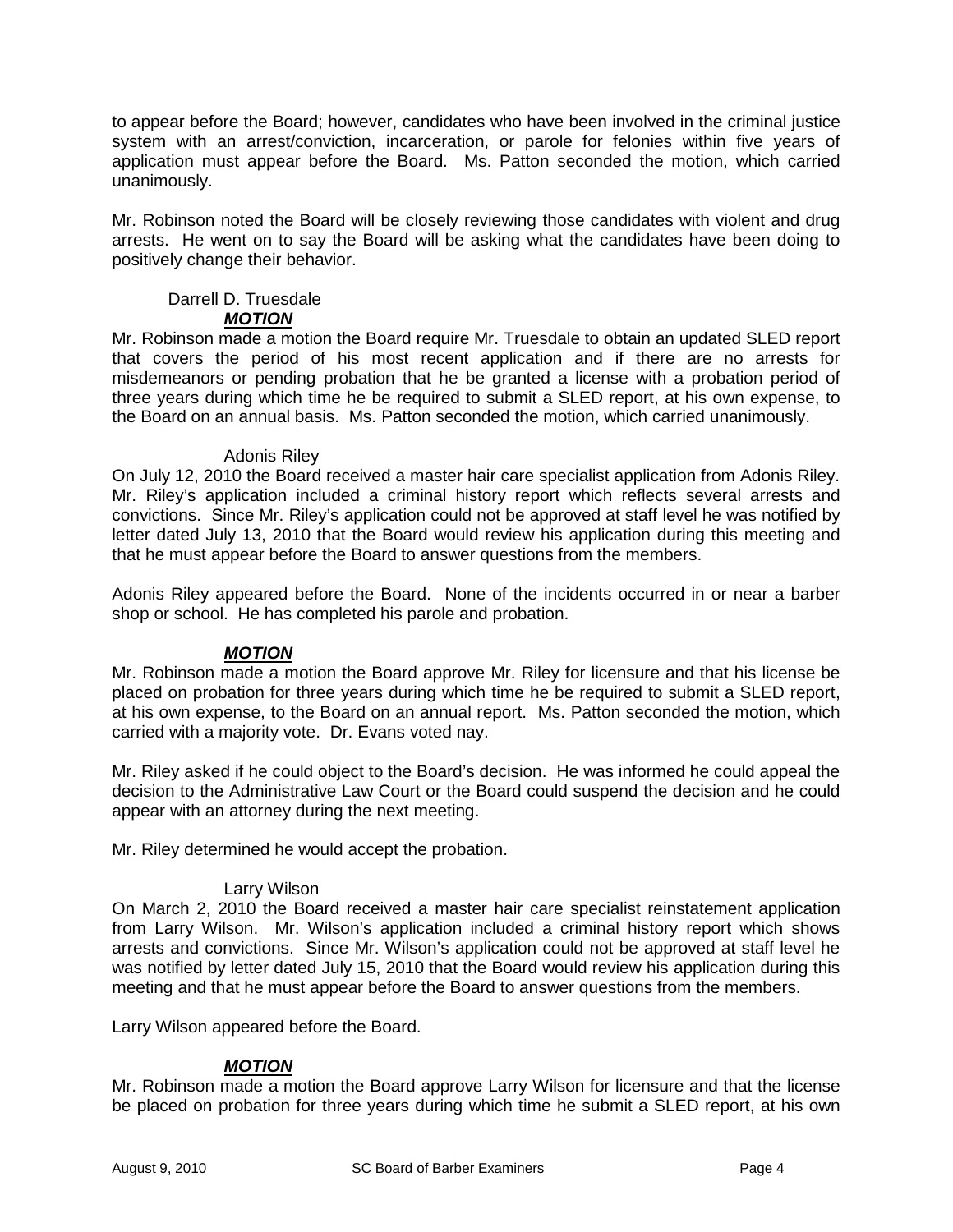expense, to the Board on an annual basis. Ms. Patton seconded the motion, which carried unanimously.

#### Jireh N. Daise

On October 23, 2009 the Board received a master hair care specialist application. His master hair care apprentice license lapsed on June 30, 2008. On June 11, 2010 the Board received criminal history report reflecting arrests/convictions in 2009 and 2010. Since Mr. Daise's application could not be approved at staff level he was notified by letter dated July 22, 2010 that the Board would review his application during this meeting and that he must appear before the Board to answer questions from the members.

Jireh Daise appeared before the Board. Mr. Daise did not use his license and allowed the license to lapse. During the time the license lapsed he was arrested and convicted. He is now appearing before the Board seeking approval to reinstate his license.

### *MOTION*

Mr. Robinson made a motion the Board approve Mr. Daise for licensure and that the license be placed on probation for one year. Dr. Evans seconded the motion, which carried unanimously.

### Aaron Richardson

On May 26, 2010 the Board received a registered barber application from Aaron Richardson. Mr. Richardson's application included a criminal history report reflecting arrests and convictions. Since Mr. Richardson's application could not be approved at staff level he was notified by letter dated July 22, 2010 that the Board would review his application during this meeting and that he must appear before the Board to answer questions from the members.

Aaron Richardson appeared before the Board. Mr. Richardson has passed the theory and practical exams. He is on probation until February 2011 and works at Thompson's Barber Shop. He has taken a drug awareness program as part of his probation.

### *MOTION*

Mr. Robinson made a motion the Board approve Aaron Richardson for licensure and that the license be placed on probation for two years during which time he submit a SLED report, at his own expense, to the Board on an annual basis. Ms. Patton seconded the motion, which carried unanimously.

### Deryl N. Frasier

On June 29, 2010 the Board received a master hair care specialist application from Deryl Frasier. Mr. Frasier's application included a criminal history report reflecting arrests and convictions. Since Mr. Frasier's application could not be approved at staff level he was notified by letter dated July 26, 2010 that the Board would review his application during this meeting and that he must appear before the Board to answer questions from the members.

Deryl Frasier appeared before the Board. Mr. Frasier's arrest and conviction occurred in 2003.

### *MOTION*

Mr. Robinson made a motion the Board approve Deryl Frasier for licensure. Dr. Evans seconded the motion, which carried unanimously.

Zannie Worrell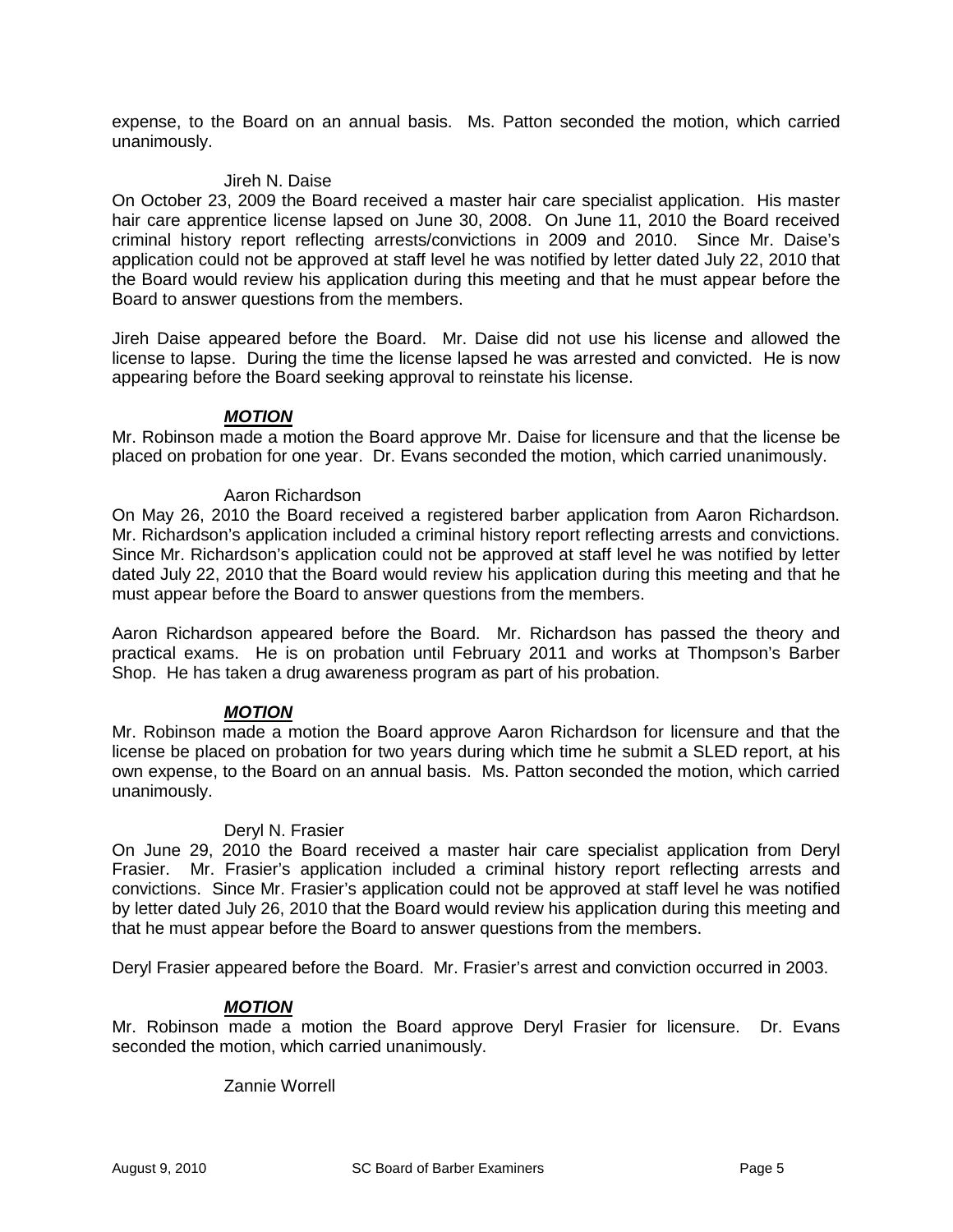On June 2, 2010 the Board received a master hair care specialist application from Zannie Worrell. Mr. Worrell's application included a criminal history report reflecting arrests and convictions. Since Mr. Worrell's application could not be approved at staff level he was notified by letter dated July 26, 2010 that the Board would review his application during this meeting and that he must appear before the Board to answer questions from the members.

Zannie Worrell appeared before the Board. Mr. Worrell was incarcerated in Georgia. He was sentenced to spend 18 months in prison and three years of probation in Georgia. The crimes did not occur in or near a barber shop or school. He is working with the Salvation Army and is coaching a little league team. He has passed both exams.

# *MOTION*

Mr. Robinson made a motion the Board approve Zannie Worrell for licensure and that the license be placed on probation for three years during which time he submit a SLED report, at his own expense, to the Board on an annual basis. Ms. Patton seconded the motion, which carried unanimously.

# Yolanda R. Nelson

On February 6, 2010 the Board received a registered barber application from Yolanda Nelson. Ms. Nelson's application included a criminal history report reflecting arrests and convictions. Since Ms. Nelson's application could not be approved at staff level she was notified by letter dated July 27, 2010 that the Board would review her application during this meeting and that she must appear before the Board to answer questions from the members.

Yolanda Nelson appeared before the Board. Ms. Nelson was incarcerated in 1999 and was released in January 2009. She is employed at a barber shop in Marion. She now attends church services and is also doing volunteer work in Marion. She took an anger management class while she was in a half way house. The offense did not occur in or near a barber shop or school.

# *MOTION*

Mr. Robinson made a motion the Board approve Yolanda Nelson for licensure and that the license be placed on probation for three years during which time she submit a SLED report, at her own expense, to the Board on an annual basis. Ms. Patton seconded the motion, which carried unanimously.

## Louis Agner

On June 8, 2010 the Board received a master hair care specialist application from Louis Agner. Mr. Agner's application included a criminal history report reflecting arrests and convictions. Since Mr. Agner's application could not be approved at staff level he was notified by letter dated July 29, 2010 that the Board would review his application during this meeting and that he must appear before the Board to answer questions from the members.

Louis Agner appeared before the Board. Mr. Agner has one felony conviction and was placed on three years probation of which he has three months left.

# *MOTION*

Mr. Robinson made a motion the Board approve Louis Agner for licensure and that the license be placed in probation for two years during which time he submit a SLED report, at his own expense, to the Board on an annual basis. Ms. Patton seconded the motion, which carried unanimously. Ms. Patton seconded the motion, which carried unanimously.